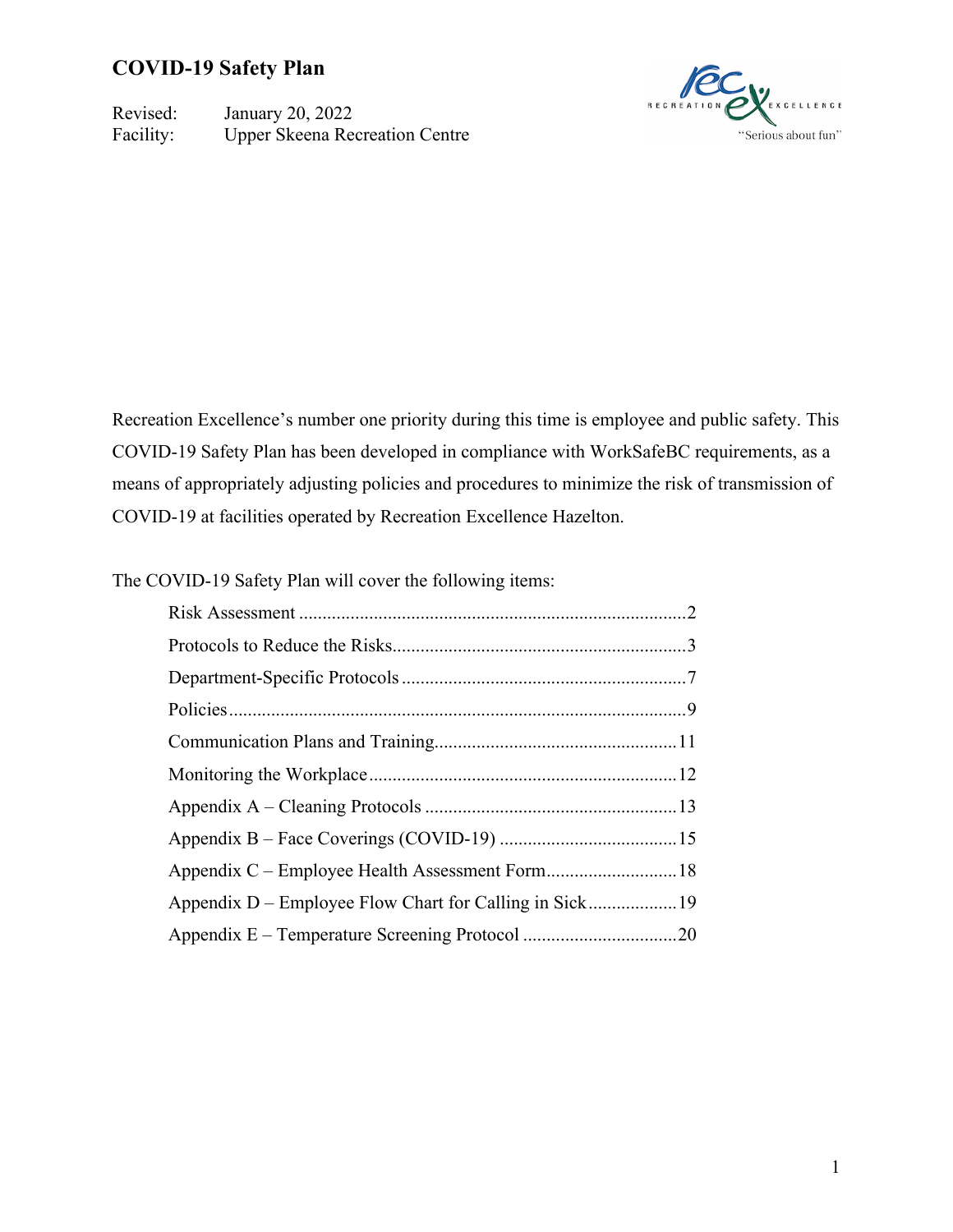Revised: January 20, 2022 Facility: Upper Skeena Recreation Centre



### **Risk Assessment:**

#### **Identified Areas of Highest Risk:**

- Front Desk/Cash Office
- Break Rooms
- Changerooms
- Zamboni Room

#### **Identified Job Tasks at Highest Risk:**

• Customer Service Representative (CSR) – frontline employee working directly with the public; handling cash

### **Identified Shared Equipment:**

- Computers
- Desk Space

### **Identified High-Touch Surfaces:**

- Debit/Credit Machines
- Front Desk Counter Space
- Door Handles
- Restroom (sinks, stall door locks, paper towel dispenser)
- Zamboni Equipment
- Changerooms (stall door locks)
- Elevator Buttons
- Stairwell Railings
- Weight Room Equipment
- Fitness Class Equipment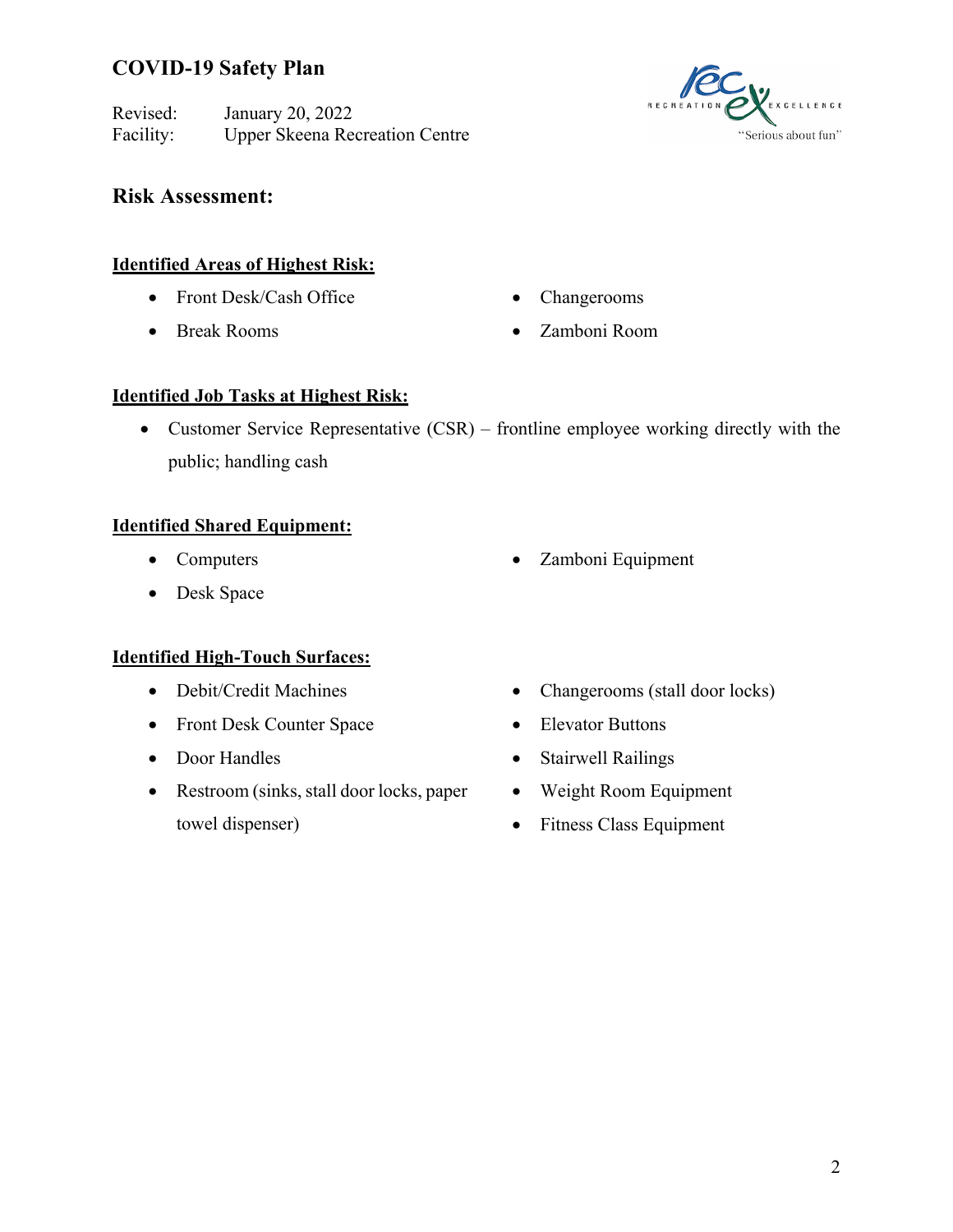Revised: January 20, 2022 Facility: Upper Skeena Recreation Centre



## **Protocols to Reduce the Risks:**

### **Elimination Measures:**

Elimination measures are changes to business practices that reduce face-to-face interaction and therefore reduce the risk of exposure.

- Wherever possible, meetings will be conducted virtually.
- Site visitors are strongly discouraged at this time. Program spectators are considered visitors, and are required to provide proof of full vaccination and government ID.
- All programs offered are operating at a reduced capacity; structured programming is being utilized to limit the number of people in the facility at any one time and to provide sufficient time between programs for cleaning and adequate air filtration.

### **Environmental Measures:**

Environmental measures are changes to the physical environment that reduce the risk of exposure, such as increasing ventilation, and frequent cleaning and disinfection.

- Plexiglass barriers have been installed at the front desk where CSR employees may not be able to keep physically distant from the public; cleaning of barriers is included in cleaning protocols.
- Ventilation:
	- o Where possible, outer doors and/or windows will be left partially open for fitness classes to increase ventilation.
	- o All mechanical heating, ventilating, and air conditioning (HVAC) systems will be maintained to ensure they are in working order.
	- o Fresh air intake on ventilation systems is increased as much as possible.
	- o Floor and wall fans will not be used in the gym or during fitness classes.
- Cleaning and Disinfection:
	- o All shared equipment (e.g. exercise machines, floor mats, weights, etc.) will be cleaned and disinfected between each use by staff or guests; supplies and signage are provided throughout the facility.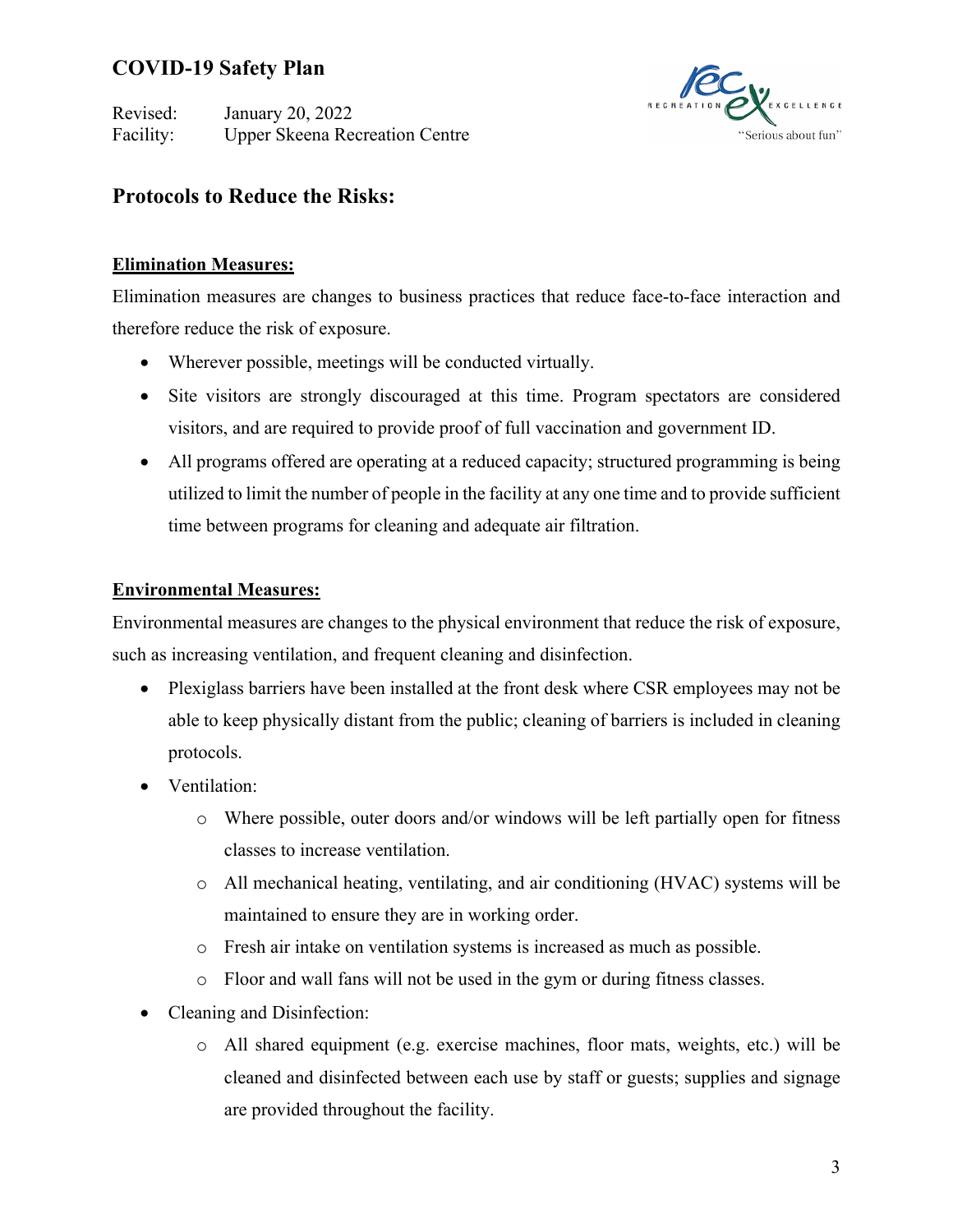Revised: January 20, 2022 Facility: Upper Skeena Recreation Centre



- o Other high touch surfaces (e.g. door handles, sink faucets, etc.) will be cleaned and disinfected at least once per day.
- o See Appendix A for detailed cleaning protocols.

### **Administrative Measures:**

Administrative measures include the implementation of policies, procedures, training and education that reduce the risk of exposure.

- Wherever possible, employees will not share computers or desk space; computers and desk space must be cleaned before use by another employee.
- All employees are required to complete a temperature screening and health questionnaire prior to starting their shift.
- Wherever possible, employee will keep at least 2 metres apart.
- Signage with occupancy limits for each area is posted so staff and guests are aware and ensure that capacity is not exceeded.
- Physical Distancing and Minimizing Physical Contact:
	- o Physical distance of 2 metres between each guest is recommended; floor marking and signage are posted throughout the facility as a reminder.
- Booking and Registration:
	- o Guests are encouraged to pre-register for their desired program. They will be informed when they book that they must not come in if they are feeling sick and are encouraged to cancel their booking. Drop-ins will be accepted if the occupancy limit will not be exceeded.
	- o Guests are asked to not arrive earlier than their scheduled arrival time.
	- o By paying to enter the facility, guests are agreeing to follow the safety protocols. Failure to follow the safety protocols may result in removal from the facility with no refund.
- Reducing Group Congregating:
	- o Programming where guests may be arriving and/or leaving at the same time are scheduled to provide time for staggered arrival and staggered exit.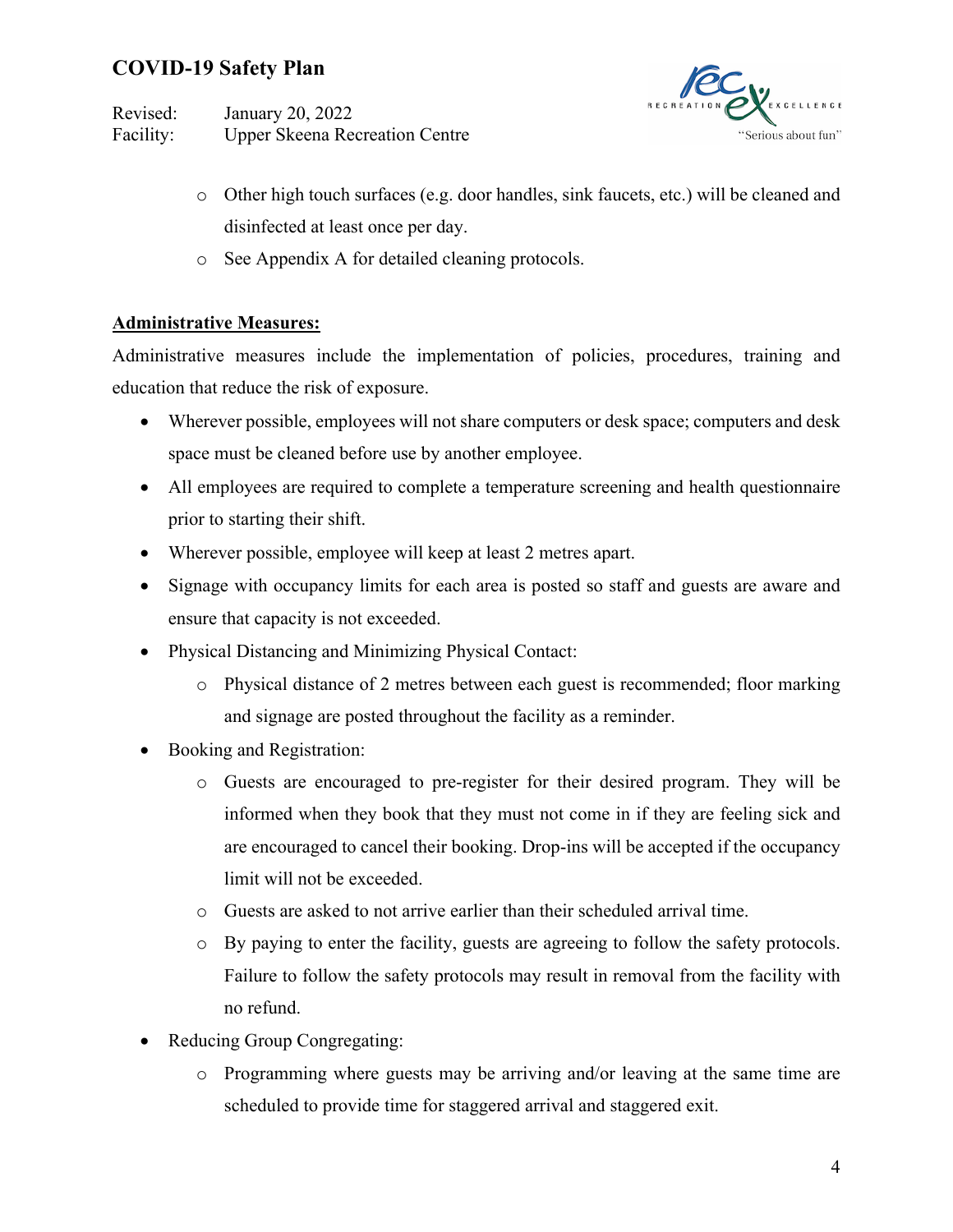Revised: January 20, 2022 Facility: Upper Skeena Recreation Centre



- o Wherever possible, different doorways for entrance and exit will be utilized, so guests are not entering and exiting simultaneously.
- Staff and guests are encouraged to bring or use a personal water bottle and not drink directly from shared water fountains.

### **Personal Measures:**

Personal measures are actions individuals can take to protect themselves and others. Examples include vaccination, physical distancing, minimizing physical contact, frequent hand washing, practicing respiratory etiquette and staying home if sick.

- In accordance with the Public Health Order Face Coverings, all guests, employees, and contractors must wear a face covering in common areas of the facility. Exceptions are indicated in this document.
- Signage regarding the appropriate use of masks is posted in the facility for view by the public and employee.
- Resources with information on the proper use of masks are available to all employees.
- Sections of the order relevant to the Recreation Centre environment are summarized in Appendix B.
- Hand Hygiene:
	- o Employees must wash their hands when they arrive at work, before and after breaks, after using the restroom, after handling cash or other materials that have come into contact with the public, before and after handling shared tools and equipment, and before and after using personal protective equipment.
	- o Hand washing signage is displayed in all staff and public restrooms.
	- o Guests are encouraged to practice hand hygiene before and after a workout.
	- o Hand sanitizer dispensers are located at each facility entrance, and at various points throughout each facility.
- Guests are encouraged to arrive in exercise attire to minimize use of change rooms.
- Proof of vaccination is required for all participants aged 12 years and older (government photo ID is also required for all participants aged 19 years and older) for the following: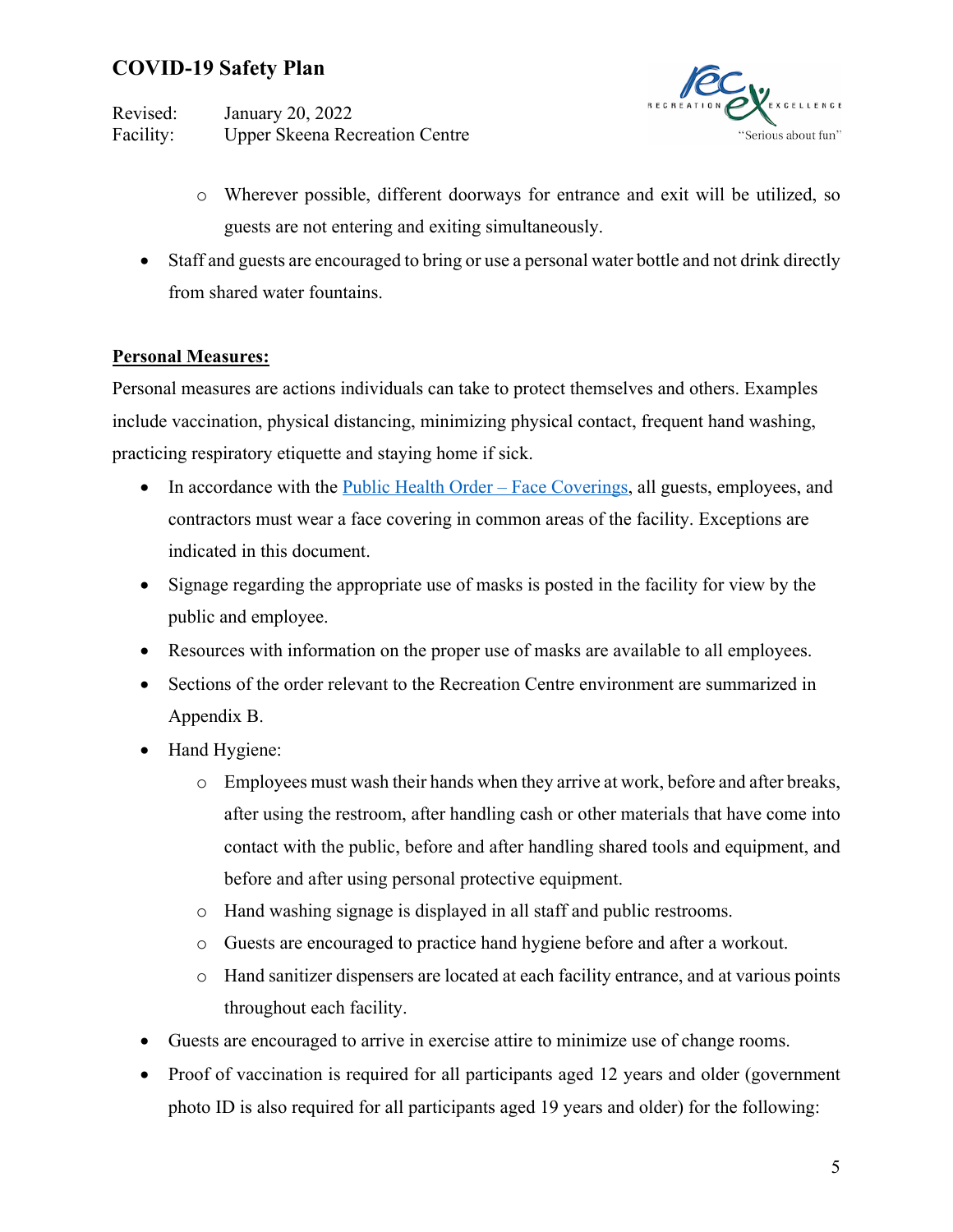Revised: January 20, 2022<br>Facility: Upper Skeena Ree Upper Skeena Recreation Centre



- o Fitness: all individual and group exercise, drop-in sports (unless session is designated only for participants 21 years and younger)
- o Events within USRC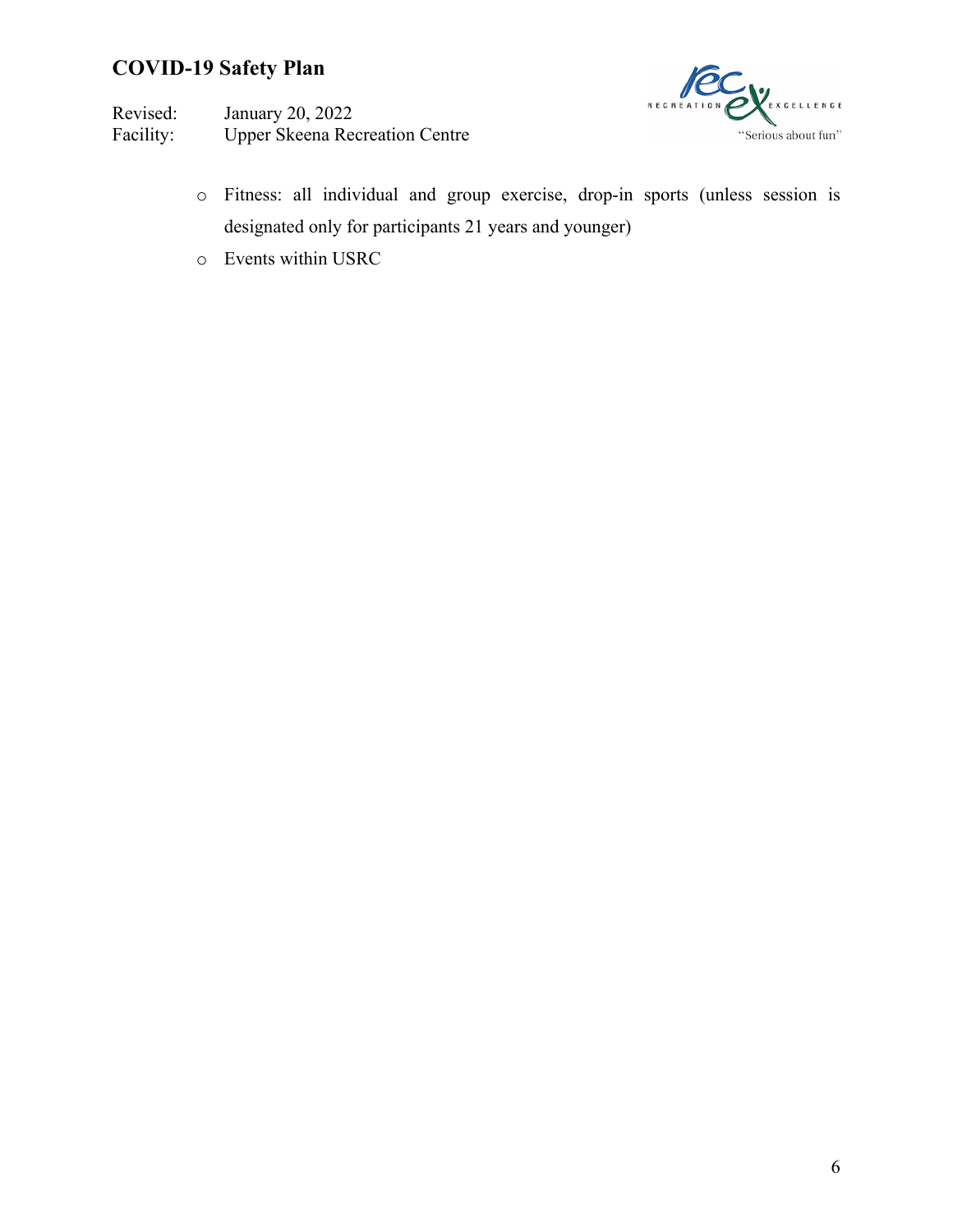Revised: January 20, 2022 Facility: Upper Skeena Recreation Centre



## **Department-Specific Protocols**

#### **Front Desk and Sales:**

- Spaces are marked on the floor where people can stand at the front desk with intervals of 2 metres for guests to line up.
- Plexiglass barriers are installed at the front desk.
- Guests are encouraged to pay with a contactless payment method, but cash will be accepted.
- All unnecessary communal items have been removed.
- Plenty of pens are placed at the check-in desk to allow for one pen per person when checking in.

### **First Aid Protocols:**

### *Cardiopulmonary Resuscitation (CPR) Modifications:*

At the USRC, there will be no history of drowning. As such, it is reasonable for the employee to do compression-only CPR until the arrival of appropriate equipment (if not immediately available). During compression-only CPR, employees must use a protective covering over the victim's mouth and nose, such as a towel, light clothing, or gauze.

### *Mitigating Risk of Infection When Administering First Aid:*

When administering first aid, the following principles should be applied to help reduce the risk of transmission. These do not replace first aid assessment and treatment skills, but rather provide supplemental considerations for use throughout the treatment process.

- Employees should put on gloves, a surgical mask, and a face shield for all first aid interventions.
- It is reasonable for employees to wear surgical masks with eye protection when performing first aid, if available.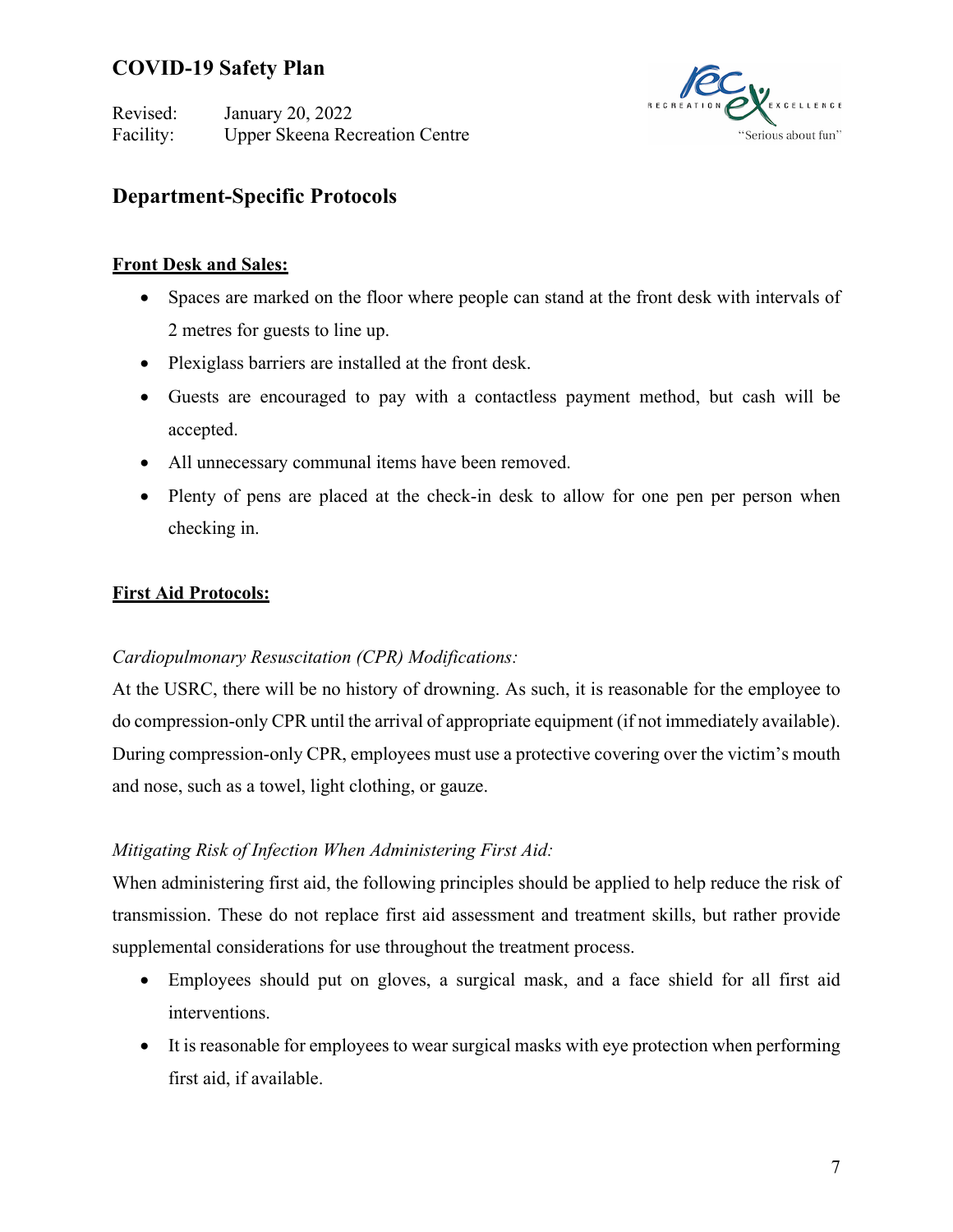Revised: January 20, 2022 Facility: Upper Skeena Recreation Centre



- Maintain physical distancing (2m) whenever possible. It is reasonable to maintain physical distancing when doing so will not impact the outcome for the victim.
- Employees should minimize the number of people in direct contact with the victim.
- Victims should be encouraged to wear a mask, if tolerated.
- In the event of a high-risk major emergency (i.e. aerosolized spray is expected), gowns are available for staff use. Alternatively, employees who choose not to don the gown are required to shower after the rescue and clothing worn will be laundered.
- Where there is a relative or household member willing to assist with first aid interventions, employees will provide verbal direction to guide the individual through the appropriate treatment.

Further information regarding the resuscitation guidelines can be found here.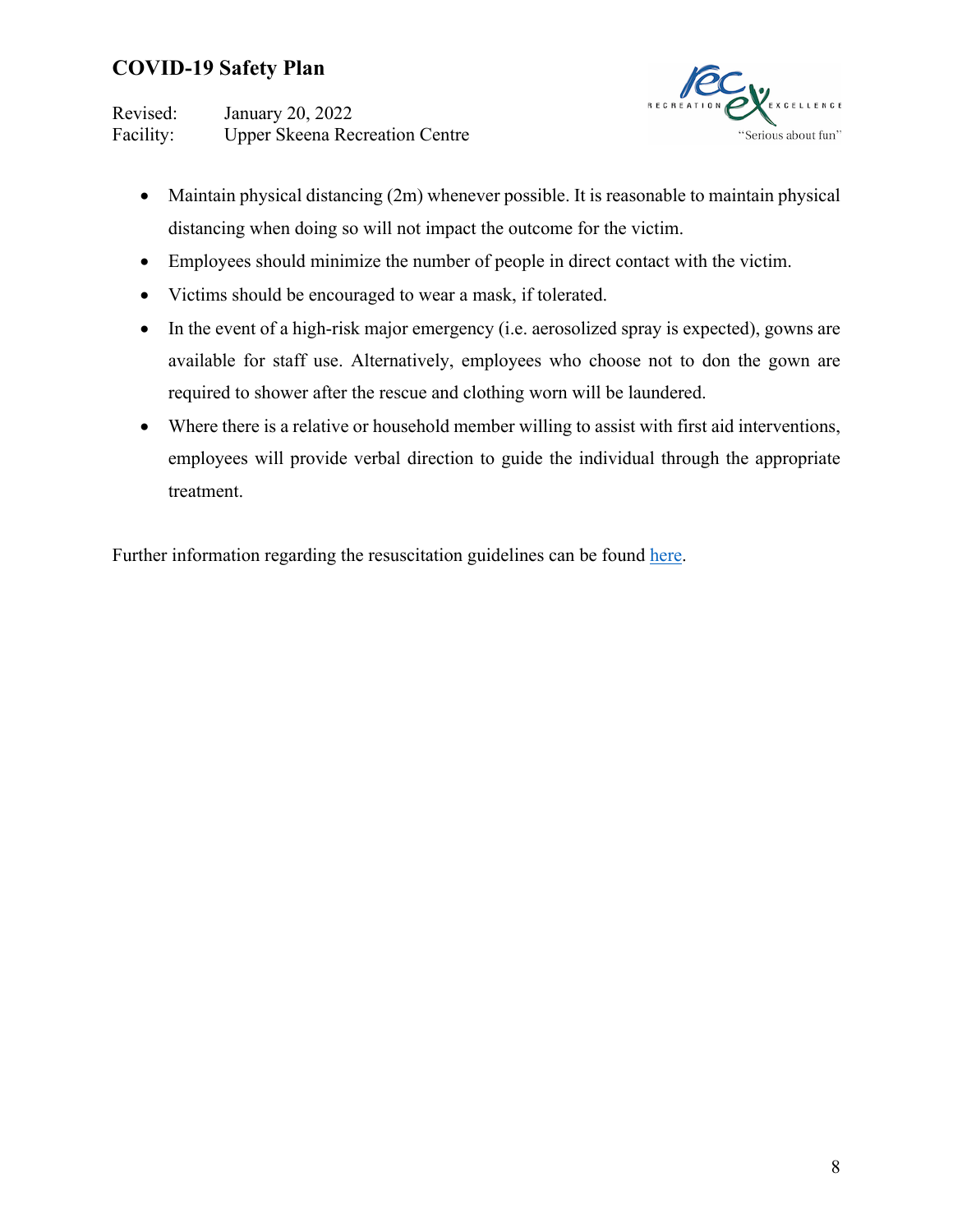Revised: January 20, 2022 Facility: Upper Skeena Recreation Centre



### **Policies**:

### **Employees Policies:**

All adjusted Employee Policies can be found in the COVID-19 Addendum in the Employee Manual. In addition to Employee Policies in the COVID-19 Addendum in the Employee Manual, the following policies apply until further notice:

- Face coverings are mandatory for Recreation Excellence employees at all times while in the facility. Masks may be removed temporarily if eating or drinking.
- All employees are required to self-screen for signs and symptoms of COVID-19 before every shift. Upon arriving for a shift, employees are required to sign the *Employee Health Assessment* form (see Appendix C). Employees who are experiencing signs and symptoms of COVID-19 are not permitted to come to work. Employees must follow the flow chart in Appendix D when calling in sick.
- Until further notice, temperature screening is required immediately upon entering the facility. Employees and contractors have the right to refuse testing, however an employee or contractor who refuses to be tested will not be admitted to the workplace. This is on the basis that their attendance could jeopardize the health and safety of others. Information regarding temperature screening is outlined in Appendix E.

### **General Policies:**

- Anyone who is experiencing signs or symptoms of COVID-19 will not be permitted in the facility. Symptoms include fever, chills, cough or worsening of chronic cough, shortness of breath, sore throat, runny nose, loss of sense of smell or taste, headache, fatigue, diarrhea, loss of appetite, nausea and vomiting, and muscle aches.
- Visitors are not permitted in the facility. Only on-shift employees and members of the public who are actively using the facilities will be permitted.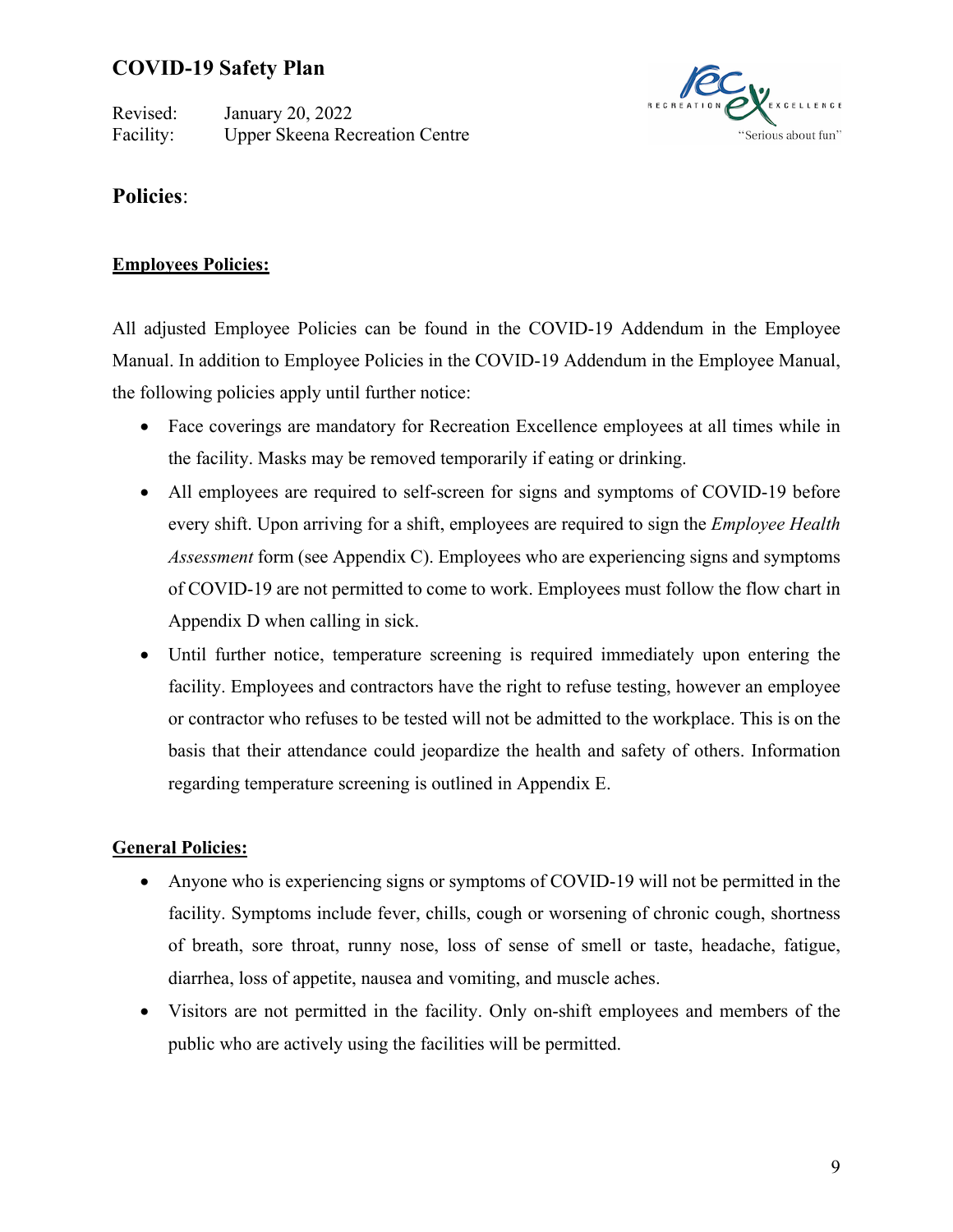Revised: January 20, 2022 Facility: Upper Skeena Recreation Centre



- o Physiotherapists and/or personal trainers working with clients are permitted in the facility when working with clients.
- o Support workers who are working with clients are permitted in the facility when working with clients.
- o Spectating of youth programming is discouraged at this time; all spectators are required to provide proof of vaccination and government-issued photo ID.
- Face coverings are mandatory at all times. Face coverings must be worn in accordance with the Public Health Order – Face Coverings.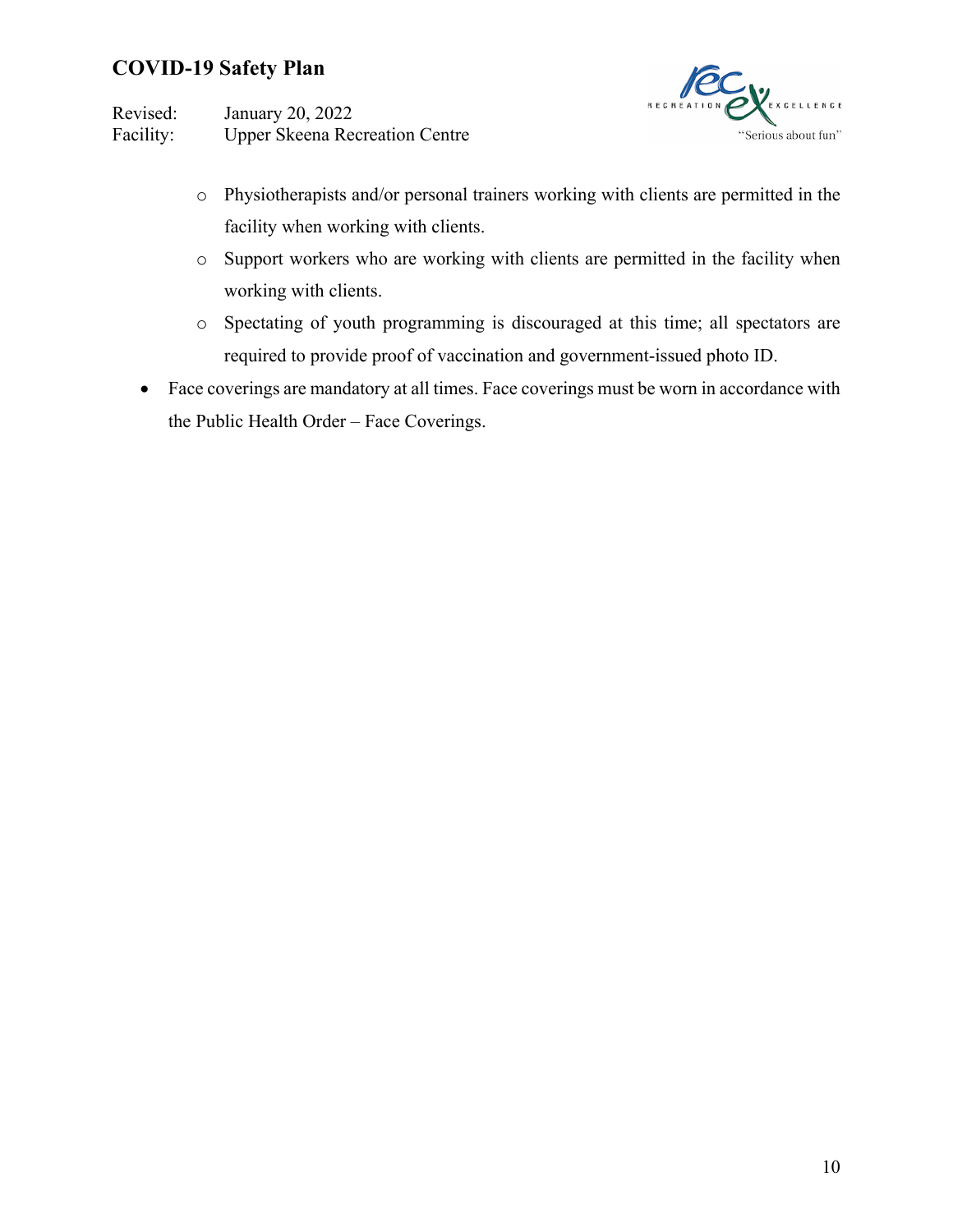Revised: January 20, 2022 Facility: Upper Skeena Recreation Centre



## **Communications Plan and Training:**

### **Management:**

• All members of the management team directly receive this COVID-19 Safety Plan when updates are made; all members of the management team are required to be familiar with the most up-to-date policies and procedures to ensure consistency in communication of them.

### **Staff:**

- All employees are required to be familiar with the most up-to-date policies and procedures. All updates to the COVID-19 Safety Plan are communicated with staff via When2Work and email in a timely manner.
- All new employees are required to review the COVID-19 Safety Plan and supplemental documentation.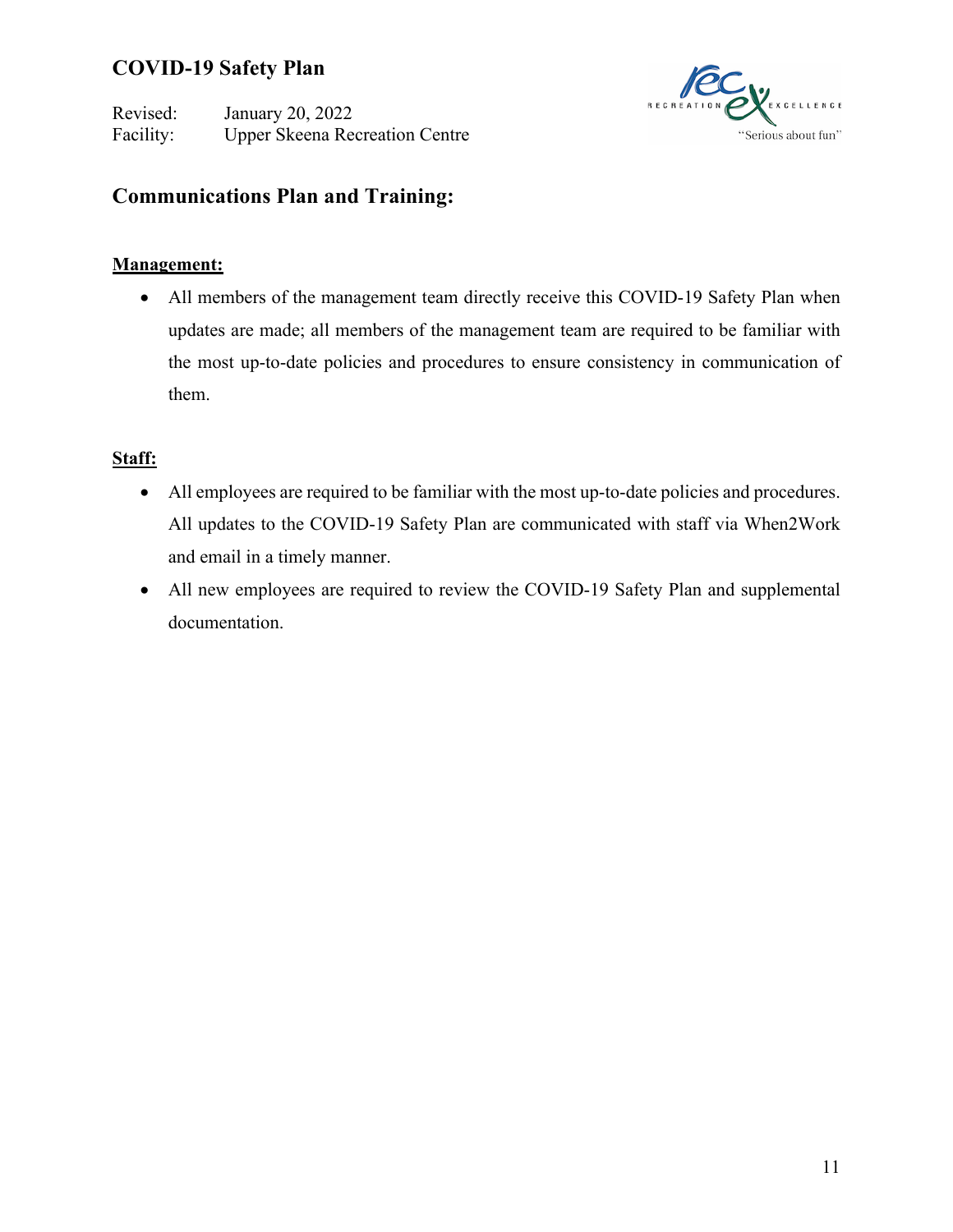Revised: January 20, 2022 Facility: Upper Skeena Recreation Centre



### **Monitoring the Workplace:**

Policies and procedures will be continuously re-evaluated based on the changing conditions of the COVID-19 pandemic. Recommendations for updates to policies and procedures will be reviewed and decided on by the management team. All updates to policies and procedures will be communicated to all employees of Recreation Excellence Hazelton in a timely manner.

Employees of Recreation Excellence are responsible for reporting any health or safety concerns they may have as it pertains to COVID-19. All health or safety concerns related to COVID-19 should be reported directly to the Recreation Excellence Health & Safety Committee and/or the employee's department manager.

The Recreation Excellence Health & Safety Committee is responsible for investigating and addressing any raised health or safety concerns as they pertain to COVID-19. The Health & Safety Committee will work in collaboration with department managers and employees to ensure the safety of all site staff.

In the event that an employee of Recreation Excellence begins to experience signs or symptoms of COVID-19 while on shift, they must immediately inform the on-site supervisor or manager and exit the facility. The on-site supervisor or manager must connect with the employee to gather the following information: (1) other employees that they may have been in contact with; (2) areas of the facility that they were in; and (3) equipment and/or tools that they may have used while on shift. The on-site supervisor or manager will facilitate the cleaning of the areas, and equipment and/or tools that the employee may have been in contact with. The other employees are permitted to stay at work, but are advised to continue to self-monitor for signs and symptoms of COVID-19.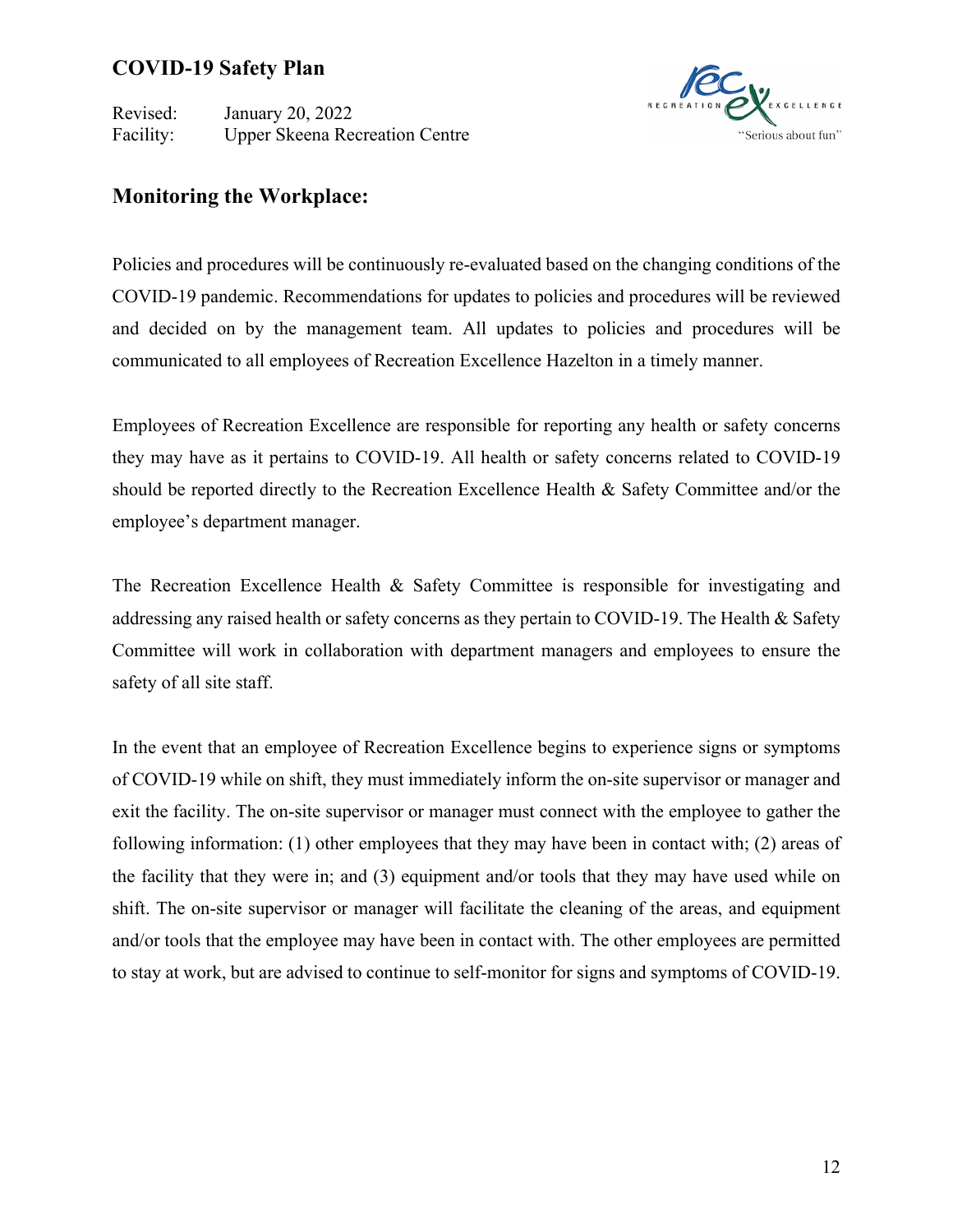Revised: January 20, 2022 Facility: Upper Skeena Recreation Centre



## **Appendix A – Cleaning Protocols**

### *Standard Cleaning Procedure:*

- 1. Wash hands with soap and water.
- 2. Put on gloves.
- 3. Collect cleaning supplies (bucket containing cleaning solution and area-specific cloths, second bucket for dirty cloths).
- 4. Take cloth from bucket containing cleaning solution.
- 5. Wring extra liquid from cloth.
- 6. Fold cloth twice to maximize use of each cloth (eight sides for each cloth)
- 7. Thoroughly wipe surface that needs to be cleaned.
- 8. Place dirty cloth in appropriate bucket.
- 9. Take bucket of dirty cloths to designated spot to be washed at next laundry cycle.
- 10. Remove and dispose of gloves.
- 11. Wash hands with soap and water.

### *Disinfection Procedure – Facility:*

- 1. Wash hands with soap and water.
- 2. Put on gloves.
- 3. Collect cleaning supplies (bucket containing cleaning solution, multiple area-specific cloths, second bucket for dirty cloths).
- 4. Ring out excess liquid from cloth.
- 5. Thoroughly wipe surface that needs to be disinfected.
- 6. Place dirty cloth in appropriate bucket.
	- Dirty cloths are NOT to be dipped in bucket containing cleaning solution a second time.
- 7. When all surfaces have been disinfected, empty bucket containing cleaning solution in janitorial closet.
- 8. Take dirty cloths to designed spot to be washed at next laundry cycle.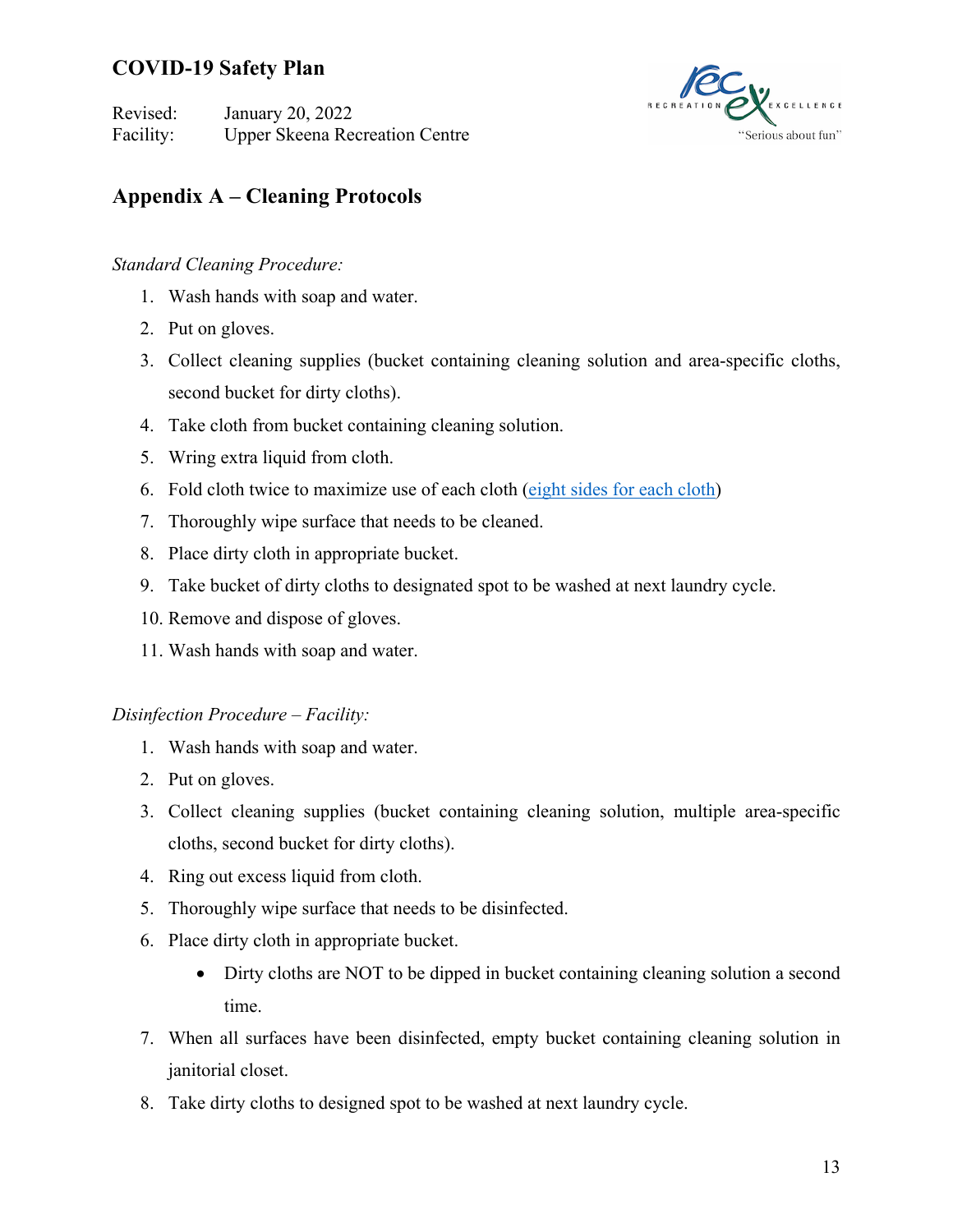Revised: January 20, 2022 Facility: Upper Skeena Recreation Centre



- 9. Remove and dispose of gloves.
- 10. Wash hands with soap and water.

#### *Disinfection Procedure – Cloths:*

- 1. Wash hands with soap and water.
- 2. Put on gloves.
- 3. Soak dirty cloths in cleaning solution for 10mins prior to loading into washer.
- 4. Wash cloths in hot water.
- 5. Remove and dispose of gloves.
- 6. Wash hands with soap and water (after putting cloths in wash and again before proceeding to Step 7).
- 7. Move cloths to dryer and dry with high heat.
- 8. Before proceeding to Step 9, wash hands with soap and water.
- 9. Remove cloths from dryer and sort by colour.
- 10. Deliver buckets of sorted cloths to appropriate location for use.
- 11. Wash hands with soap and water.

#### *End of Day Cleaning Procedures:*

- 1. Wash hands with soap and water
- 2. Put on gloves
- 3. Follow *Disinfection Procedure – Facility* for all frequently touched surfaces (i.e. fitness equipment, countertops, door handles, restroom stall doors, barriers, etc.)
- 4. Follow *Standard Cleaning Procedure* for non-frequently touched surfaces (i.e. mirrors, windows, floors, etc.)
- 5. Ensure all items on End of Day Cleaning checklist are completed and signed off.
- 6. Return all cleaning supplies to designated spots.
- 7. Remove and dispose of gloves.
- 8. Wash hands with soap and water.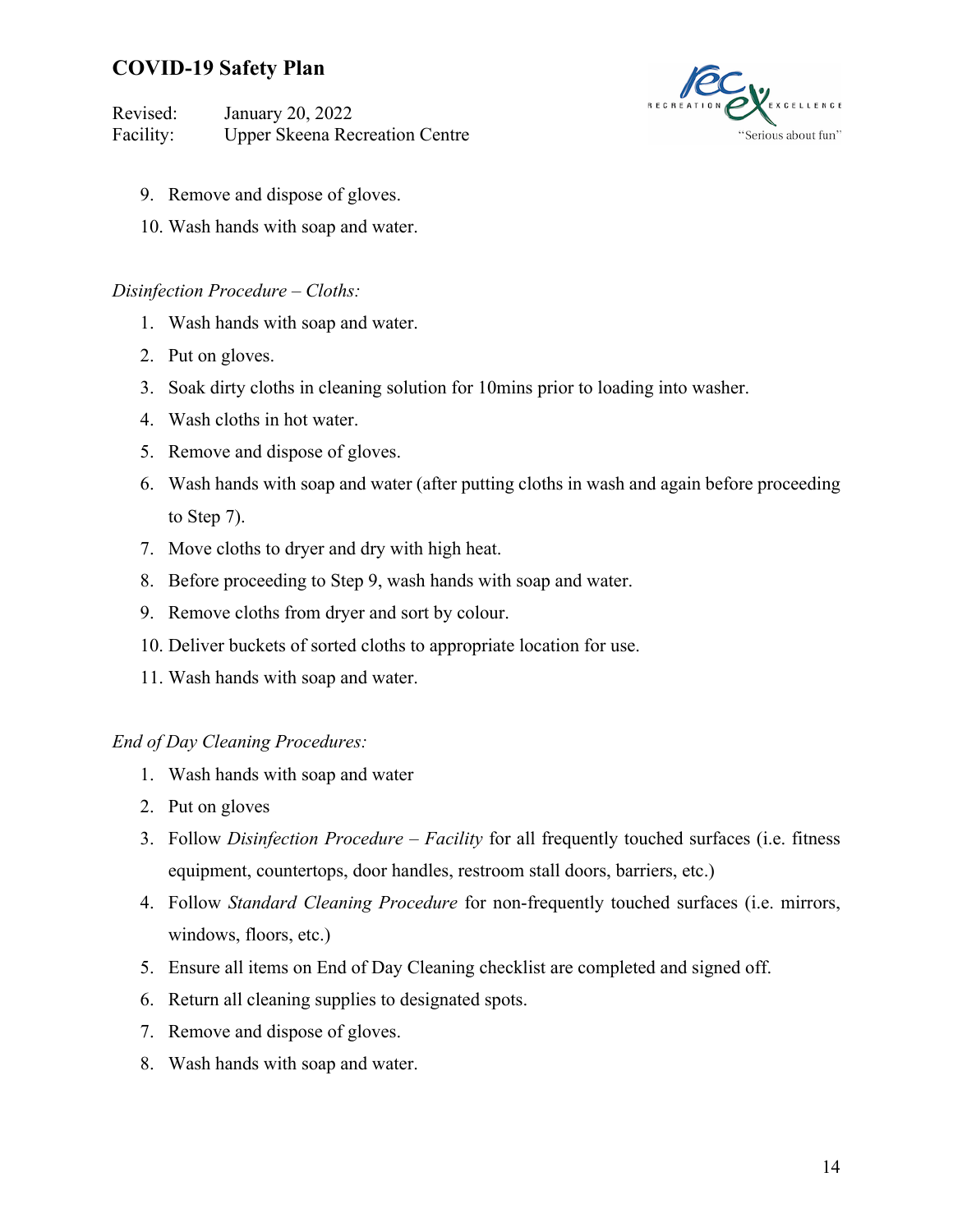Revised: January 20, 2022 Facility: Upper Skeena Recreation Centre



## **Appendix B – Face Coverings (COVID-19)**

## **Face coverings required in indoor public spaces, school spaces and post-secondary spaces and at inside events – visitors**

- 2 (1) Except as provided under section 3 a visitor must wear a face covering, in accordance with subsection (2), while inside an indoor public space, a school space or a postsecondary space or present at an inside event.
	- (2) A face covering must be worn in a manner that covers the nose and mouth.
	- (3) A visitor who is not wearing a face covering as required in subsection (2) must not be inside an indoor public space, school space or post-secondary space or present at an inside event.

## **Exemption from use of face covering in indoor public spaces, school spaces and postsecondary spaces and at inside events – visitors**

- 3 (1) Section 2 (2) does not apply as follows:
	- (a) To a visitor who is less than 5 years of age;
	- (b) To a visitor who is unable to wear a face covering because of
		- (i) A psychological, behavioural or health condition, or
		- (ii) A physical, cognitive, or mental impairment;
	- (c) To a visitor who is unable to put on or remove a face covering without the assistance of another person;
	- (f) While the visitor is consuming food or drink;
	- (g) While the visitor is participating in exercise activity or sport at a fitness facility or sport facility or at an inside event;
	- (h) If the face covering is removed to permit the visitor to engage in an activity that cannot be performed while wearing a face covering;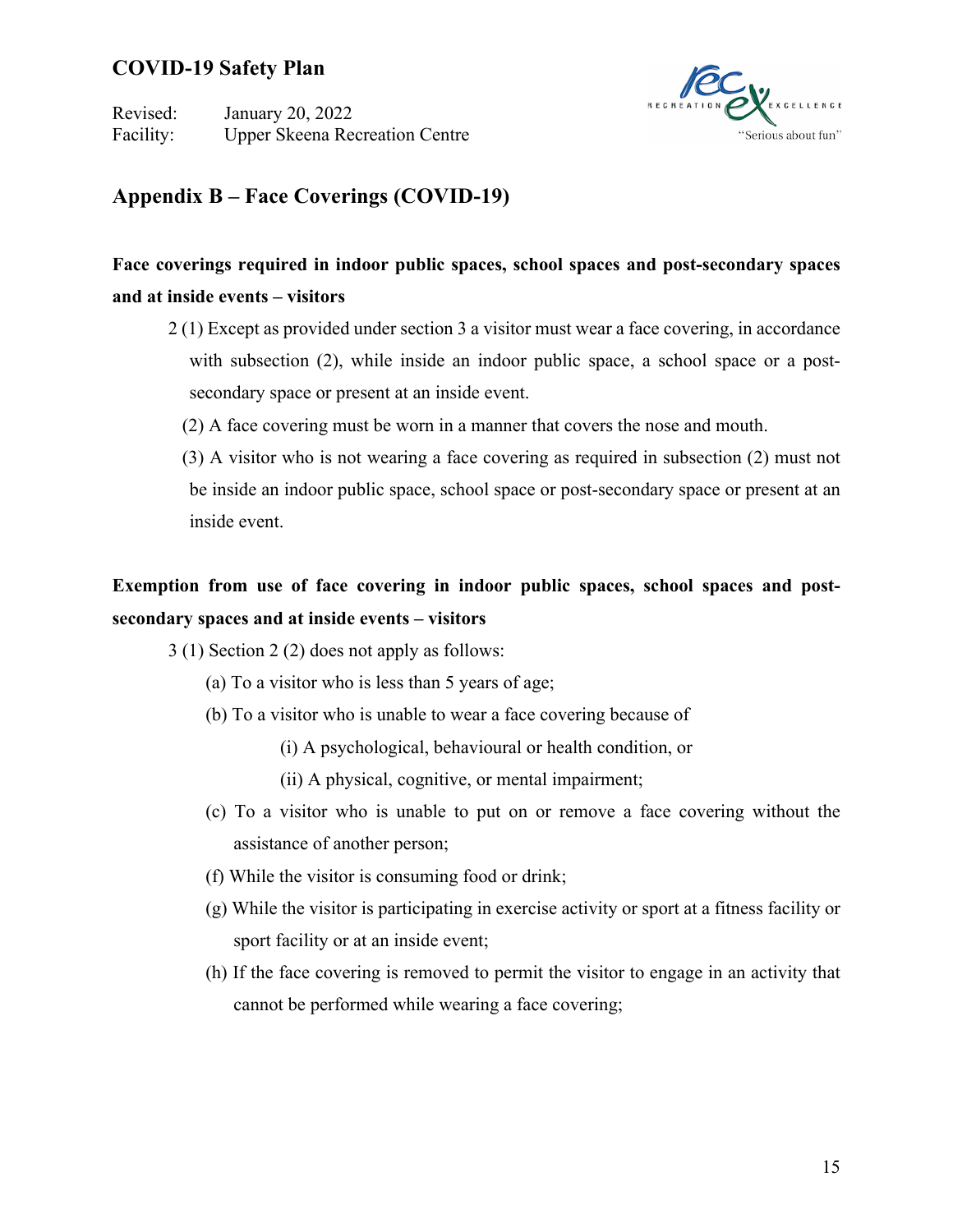Revised: January 20, 2022 Facility: Upper Skeena Recreation Centre



(j) While communicating with a person with a disability or diverse ability for whom visual cues, facial expressions, lip-reading or lip movements are essential

## **Face coverings required in indoor public spaces or at an inside event – operators, organizers and workers**

- 4 (1) Except as provided under Section 5, an operator, organizer or worker must wear a face covering while inside an indoor public space or at an inside event in accordance with subsections (2) and (2);
	- (2) When in an indoor public space or a working area or at an inside event, an operator, organizer or worker must wear a face covering
		- (a) When providing a personal service to a client;
	- (3) A face covering must be worn in a manner that covers the nose and mouth.
	- (4) An operator, organizer or worker who does not wear a face covering due to the application of an exemption in Section 5 must not engage in an activity described in Section 4 (2), unless there is a physical barrier between the operator, organizer or worker and any visitor.

## **Exemption from use of face covering in indoor public spaces and at inside events – operators, organizers and workers**

- 5 Section 4 (3) does not apply to an operator, organizer or worker as follows:
	- (a) If the operator, organizer or worker is unable to wear a face covering because of
		- (i) a psychological, behavioural or health condition, or
		- (ii) a physical, cognitive or mental impairment;
	- (b) If the operator, organizer or worker in unable to put on or remove a face covering without the assistance of another person;
	- (d) While the operator, organizer or worker is consuming food or drink;
	- (e) The operator, organizer or worker is participating in an exercise activity or sport at a fitness facility or sport facility;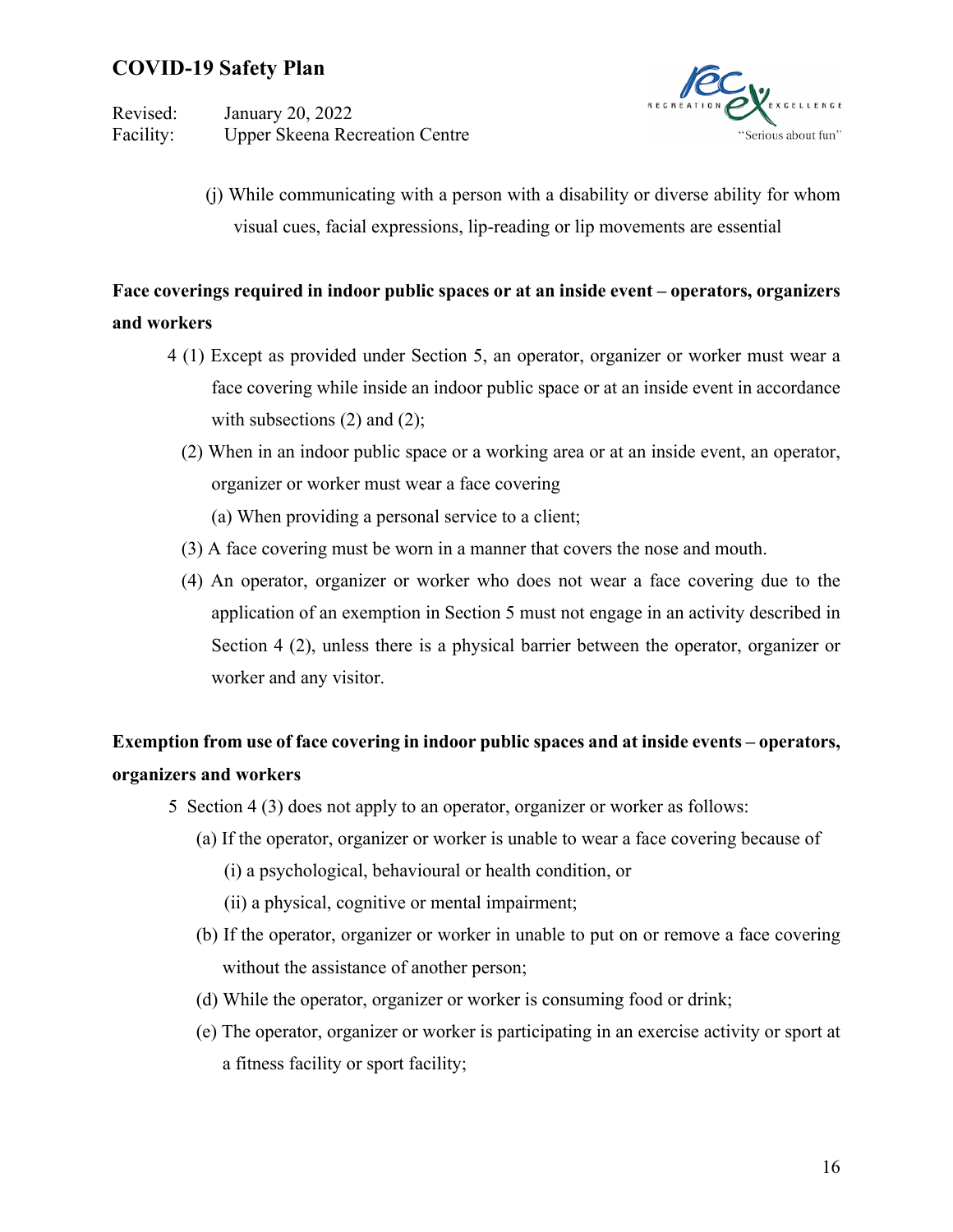Revised: January 20, 2022 Facility: Upper Skeena Recreation Centre



- (h) While communicating with a person with a disability or diverse ability for whom visual cues, facial expressions, lip-reading or lip movements are essential;
- (i) There is a physical barrier which blocks the transmission of droplets between
	- (i) the worker and other workers, or
	- (ii) the worker and a visitor.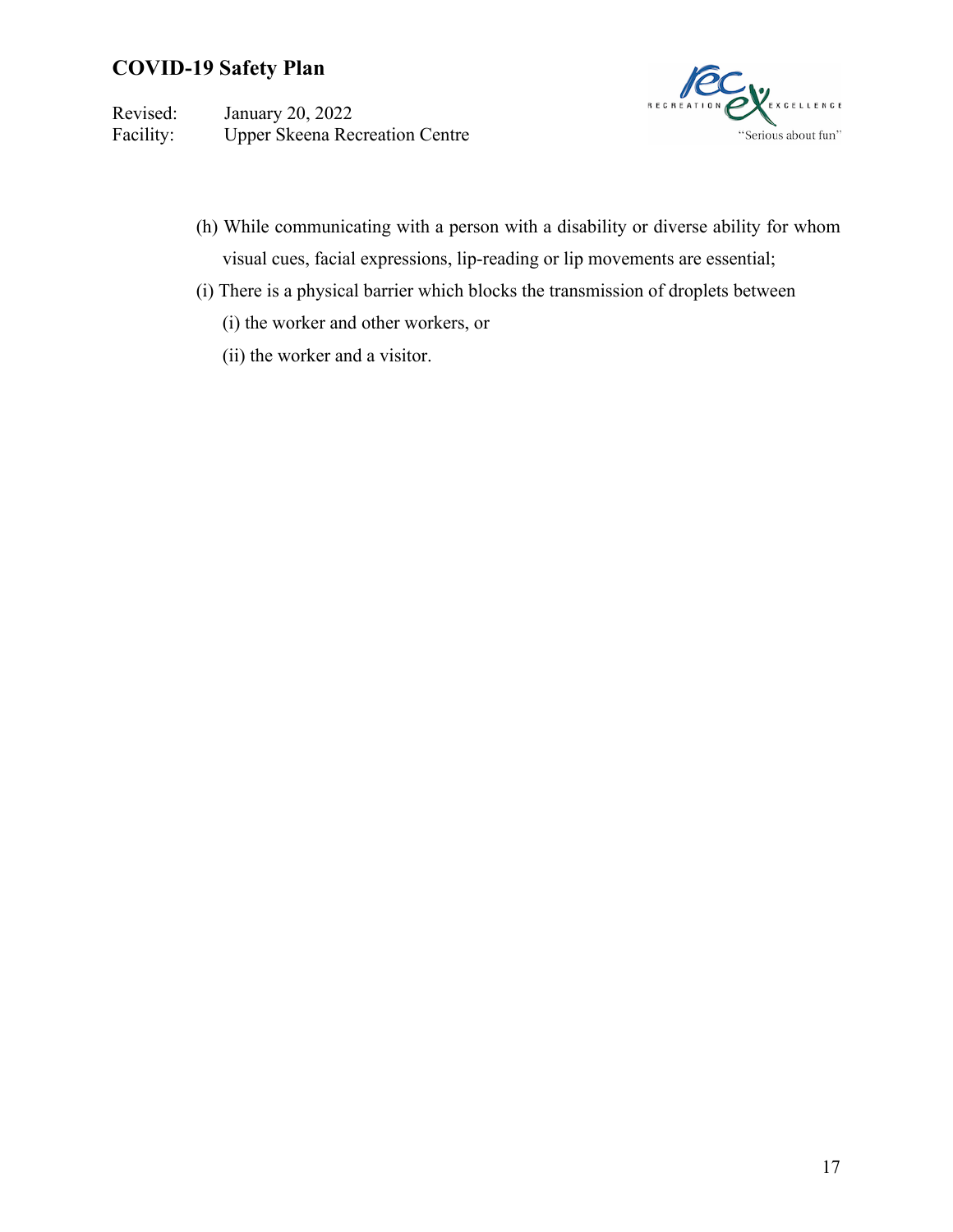Revised: January 20, 2022 Facility: Upper Skeena Recreation Centre



## **Appendix C – Employee Health Assessment Form**

#### **Employee Health Assessment**

*This form must be completed by all employees, supervisors, and managers at the start of every shift until further notice.*

By signing below, I understand and agree to the following:

- I am not experiencing any signs or symptoms of COVID-19, which include fever, chills, cough or worsening of chronic cough, shortness of breath, sore throat, runny nose, loss of sense of smell or taste, headaches, fatigue, diarrhea, loss of appetite, nausea and vomiting, and muscle aches.
- If I begin to experience any of the aforementioned signs and symptoms of COVID-19, I will inform my department supervisor/manager, contact 811 for further instruction, and follow the instructions given to me by Public Health.
- I have not been outside of Canada within the last 14 days.
- I will take appropriate measures (i.e. wearing a mask, frequent handwashing, and remaining physically distant wherever possible) to protect myself, my coworkers, and the community within the Upper Skeena Recreation Centre.
- My temperature is below  $38^{\circ}$ C (100.4 $^{\circ}$ F)

|                      | <b>Employee Signature</b> | <b>Supervisor/Manager Name</b> | Supervisor/Manager<br>Signature |
|----------------------|---------------------------|--------------------------------|---------------------------------|
| <b>Employee Name</b> |                           |                                |                                 |
|                      |                           |                                |                                 |
|                      |                           |                                |                                 |
|                      |                           |                                |                                 |
|                      |                           |                                |                                 |
|                      |                           |                                |                                 |
|                      |                           |                                |                                 |
|                      |                           |                                |                                 |
|                      |                           |                                |                                 |
|                      |                           |                                |                                 |
|                      |                           |                                |                                 |
|                      |                           |                                |                                 |

Date: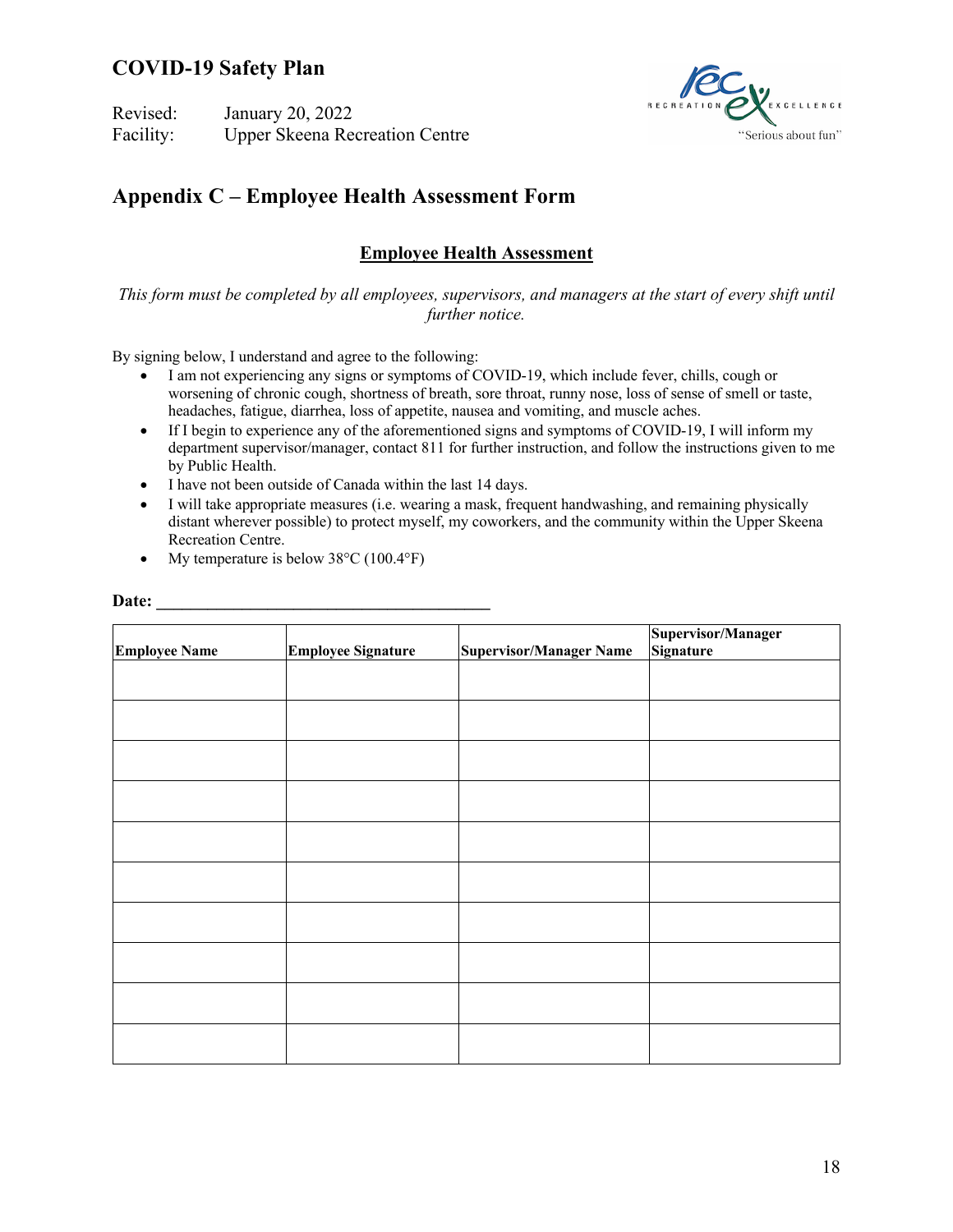| Revised:  | January 20, 2022                      |
|-----------|---------------------------------------|
| Facility: | <b>Upper Skeena Recreation Centre</b> |



## **Appendix D – Employee Flow Chart for Calling in Sick**

Flow Chart for Calling in Sick During COVID-19

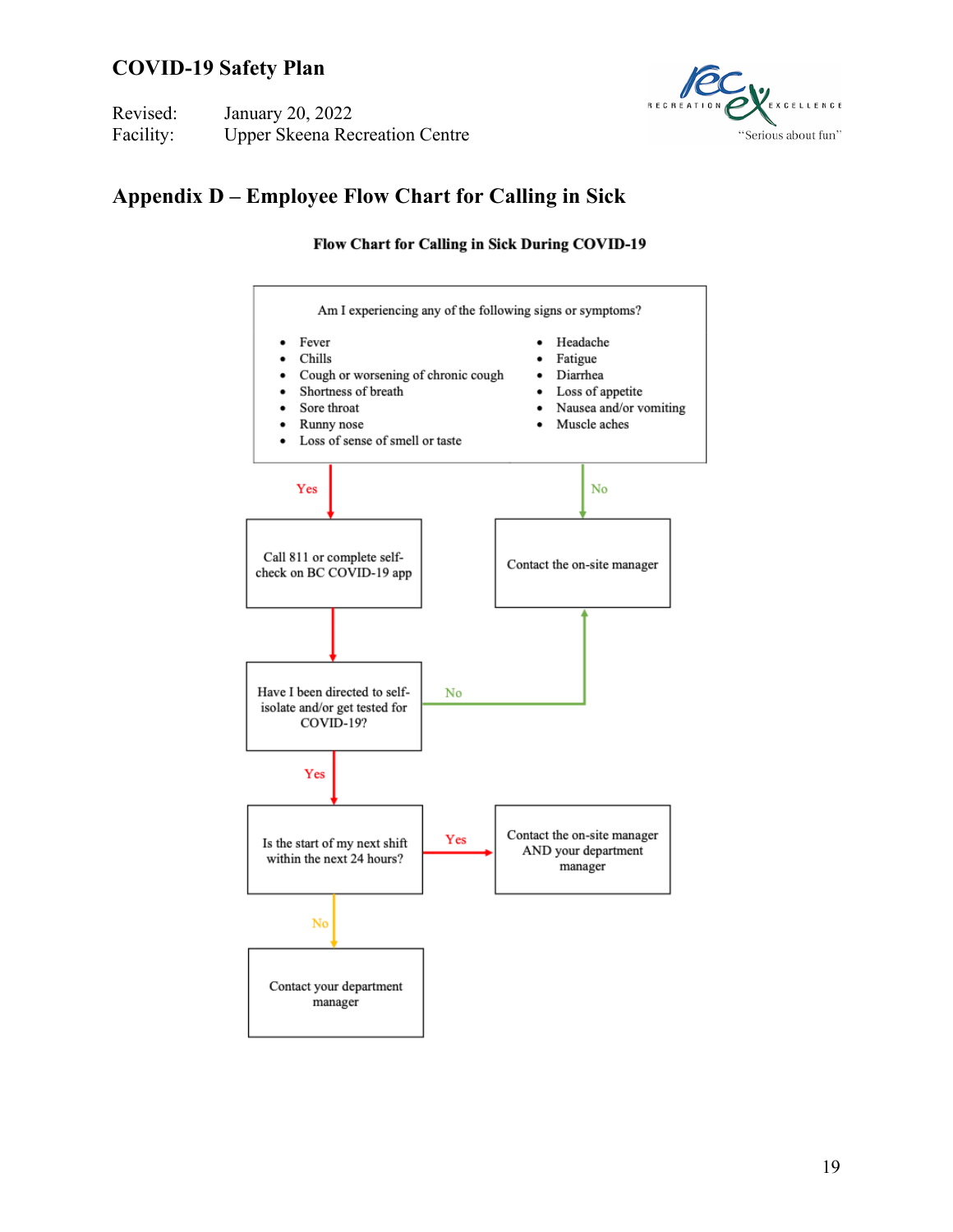Revised: January 20, 2022 Facility: Upper Skeena Recreation Centre



### **Appendix E – Temperature Screening Protocol**

Temperature screening will take place for all employees and contractors entering facilities operated by Recreation Excellence until further notice. The practice of temperature screening will be evaluated for termination when the Province of British Columbia's state of emergency has been declared over. Employees and contractors who are entering facilities operated by Recreation Excellence will be screened utilizing Temperature Detection Tablets manufactured by TCS Canada. Temperature screening is only a means of detecting fever in an individual, not detecting COVID-19 specifically, and will be used in conjunction with the previously implemented health screening questionnaire. Both measures are being used in an effort to minimize the presence of individuals experiencing signs and symptoms associated with COVID-19 within facilities operated by Recreation Excellence.

Temperature screening for employees and contractors of Recreation Excellence is as follows:

- Temperature screening will be conducted utilizing Temperature Detection Tablets, which provide no-contact body temperature measurement, and do not require designation of personnel to specifically perform temperature screenings.
- Employees and contractors will be tested in a designated area immediately upon entering the facility for their scheduled shift.
- Test results will not be collected, recorded, stored, used, or disclosed for any purpose aside from determining whether the employee or contractor should be permitted to enter the workplace. The employee or contractor will sign the health assessment form, as previously implemented, with an added statement confirming that their temperature is not at or above 38°C (100.4°F).
- Employees and contractors with temperatures at or above  $38^{\circ}$ C (100.4 $^{\circ}$ F), or who are experiencing signs or symptoms of COVID-19, will be advised to return home, self-isolate, and call 811 or complete the self-check on the BC COVID-19 app for further instruction.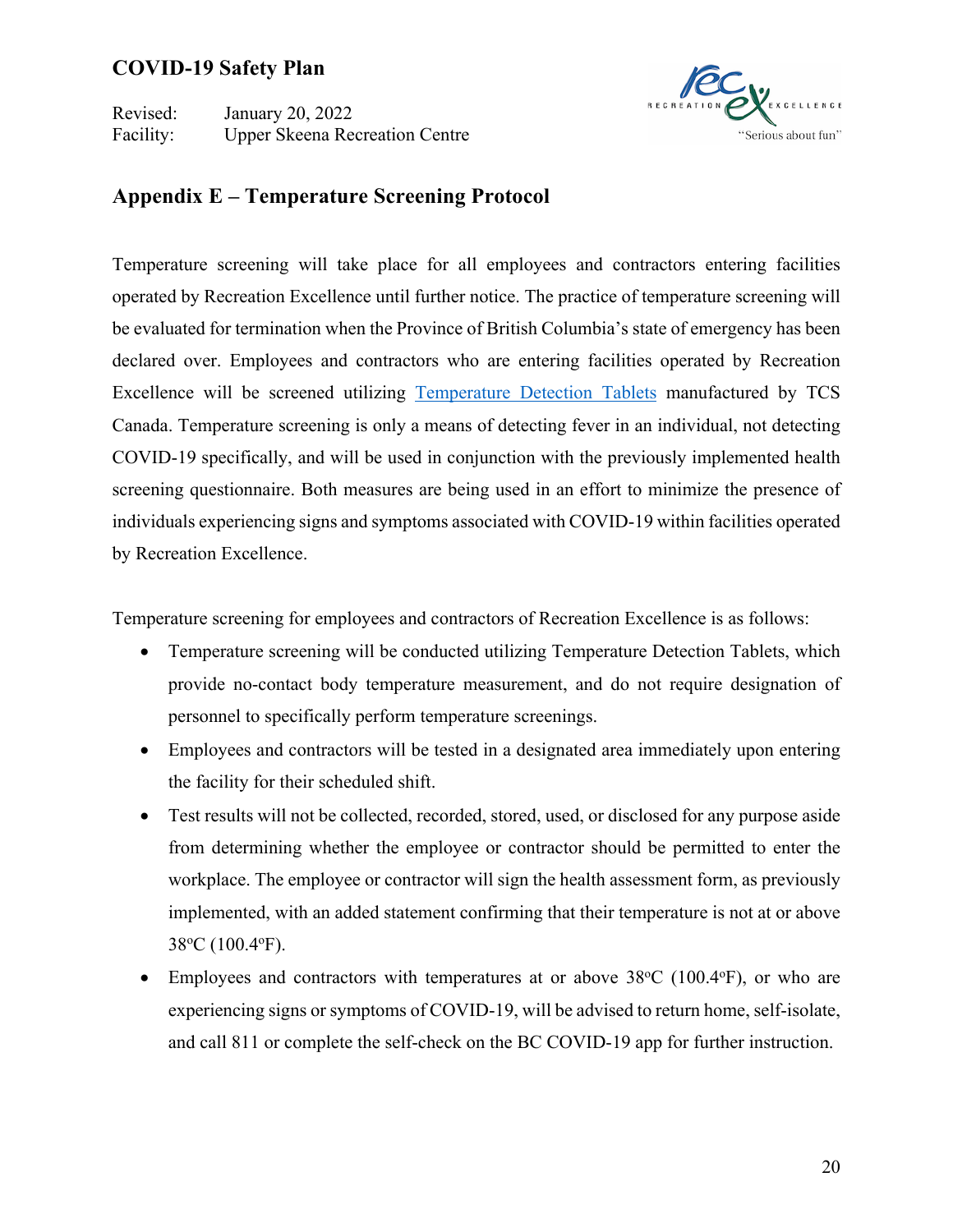Revised: January 20, 2022 Facility: Upper Skeena Recreation Centre



- $\circ$  Employees with temperatures at or above 38°C (100.4°F) must immediately exit the facility and contact the on-site manager or supervisor from outside the facility.
- Consent will be obtained from the employee or contractor before performing the temperature screening. Employees and contractors have the right to refuse testing, however an employee or contractor who refuses to be tested will not be admitted to the workplace. This is on the basis that their attendance could jeopardize the health and safety of others.

Recreation Excellence reserves the right to refuse entry to any persons with a temperature at or above  $38.0^{\circ}$ C (100.4 $^{\circ}$ F), or any individual who refuses to take a temperature test. This measure is a security ground to protect the staff who work in facilities operated by Recreation Excellence. Staff have the right to a safe working environment, and Recreation Excellence is responsible for the safety of its employees.

Temperature screening results of 38.0°C (100.4°F) or higher may occur for any number of reasons besides COVID-19. As such, all CSRs will receive the appropriate information that will allow them to be sensitive to the nature of this screening procedure, as a temperature reading of  $38.0^{\circ}$ C (100.4o F) or higher is only indicative of a fever, not COVID-19 specifically. Some examples of causes of fever or elevated body temperature are as follows:

- A virus
- A bacterial infection
- Heat exhaustion
- Certain inflammatory conditions, such as rheumatoid arthritis
- Some medications, such as antibiotics and drugs used to treat high blood pressure or seizures
- Some immunizations, such as diphtheria, tetanus, and acellular pertussis (DTaP) or pneumococcal vaccine<sup>1</sup>